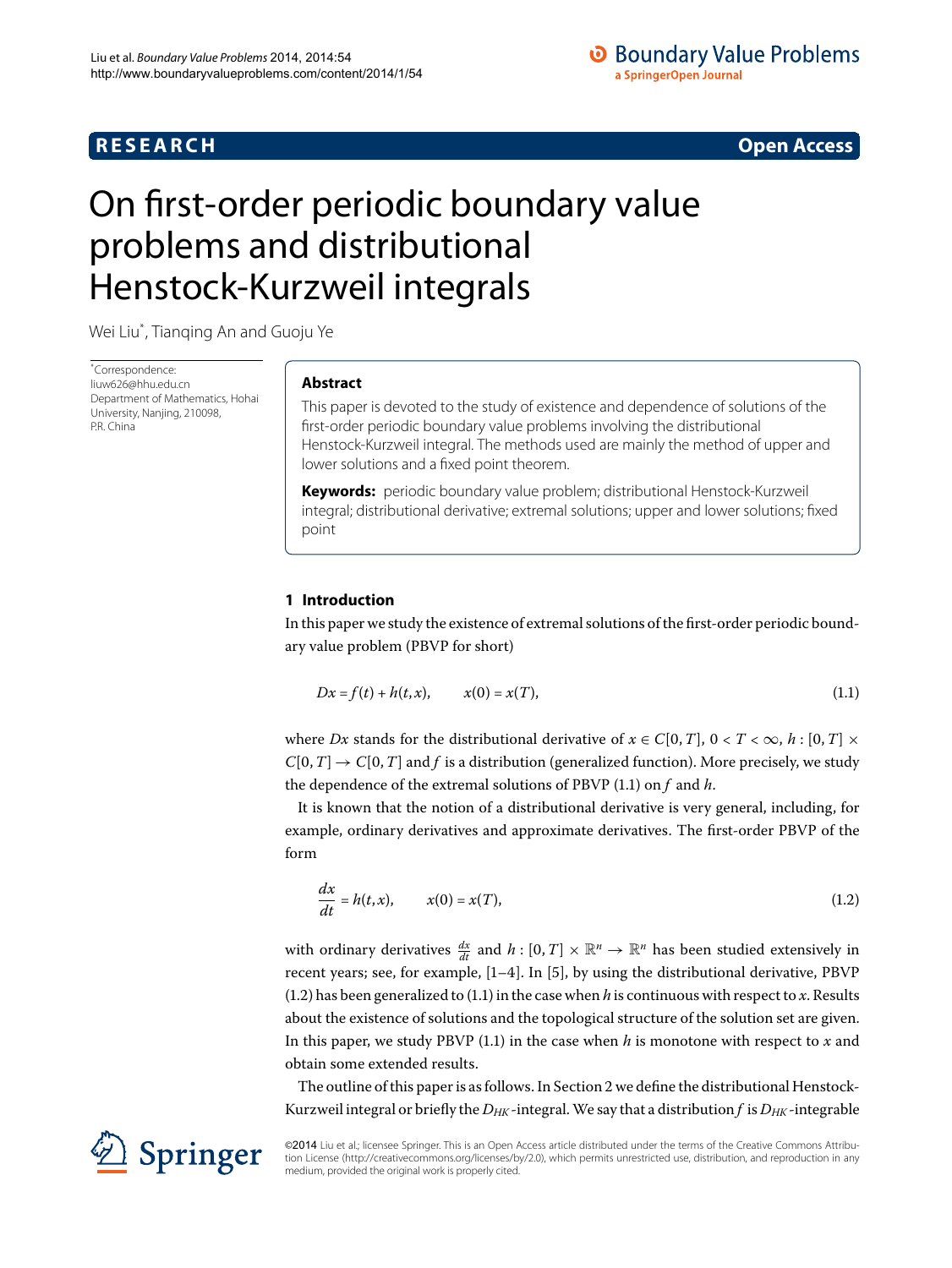on  $[a, b] \subset \mathbb{R}$  if there is a unique continuous function *F* on  $[a, b]$  with  $F(a) = 0$  whose distributional derivative is  $f$ . From the definition of the  $D_{HK}$ -integral, we know that the *DHK* -integral includes the Riemann, Lebesgue, Henstock-Kurzweil (briefly *HK*), and wide Denjoy integrals (for details, see  $[6-11]$  $[6-11]$ ). Furthermore, the space of such integrable distributions is a Banach space and has many basic properties; see  $[5, 12]$  $[5, 12]$  $[5, 12]$  $[5, 12]$ .

<span id="page-1-0"></span>In Section 3[,](#page-3-0) by using the  $D_{HK}$ -integral and the distributional derivative, we generalize PBVP  $(1.2)$  $(1.2)$  $(1.2)$  to  $(1.1)$ . Our main tools are the method of upper and lower solutions and a fixed point theorem[.](#page-5-0) The main result is Theorem 3.1, which extends some corresponding results in  $[1, 2]$ . This section also contains an illustration of the results.

#### **2 The distributional Henstock-Kurzweil integral**

In this section, we present the definition and some basic properties of the distributional Henstock-Kurzweil integral.

Define the space

$$
C_c^{\infty} = \{ \phi : \mathbb{R} \to \mathbb{R} \mid \phi \in C^{\infty} \text{ and } \phi \text{ has compact support in } \mathbb{R} \},
$$

where the *support* of a function  $\phi$  is the closure of the set on which  $\phi$  does not vanish, denoted by  $\text{supp}(\phi)$ . A sequence  $\{\phi_n\} \subset C_c^{\infty}$  converges to  $\phi \in C_c^{\infty}$  if there is a compact set *K* such that all  $\phi_n$  have supports in *K* and for every  $m \in \mathbb{N}$  the sequence of *m*th derivatives  $\phi_n^{(m)}$  converges to  $\phi^{(m)}$  uniformly on  $K.$  Let  $C_c^\infty$  be endowed with this convergence property and denote it by D. Also,  $\phi$  is called *test function* if  $\phi \in \mathcal{D}$ . Distributions are defined to be continuous linear functionals on  ${\mathcal D}.$  The space of distributions is denoted by  ${\mathcal D}',$  which is the dual space of D. That is, if  $f \in \mathcal{D}'$  then  $f : \mathcal{D} \to \mathbb{R}$  is a linear functional and we write  $\langle f, \phi \rangle \in \mathbb{R}$  for  $\phi \in \mathcal{D}$ .

For all  $f \in \mathcal{D}'$ , we recall that the distributional derivative  $Df$  of  $f$  is a distribution satisfying  $\langle Df, \phi \rangle = -\langle f, \phi' \rangle$ , where  $\phi$  is a test function and  $\phi'$  is the ordinary derivative of  $\phi$ . With this definition, all distributions have derivatives of all orders and each derivative is a distribution.

Let  $(a, b)$  be an open interval in  $\mathbb{R}$ . We define

 $\mathcal{D}(a,b) = \big\{\phi: \mathbb{R} \to \mathbb{R} \mid \phi \in C^{\infty} \text{ and } \phi \text{ has compact support in } (a,b)\big\}.$ 

Of course,  $D(a, b)$  is endowed with the above convergence property. The dual space of  $\mathcal{D}(a,b)$  is denoted by  $\mathcal{D}'(a,b)$ . In this case, if  $a = -\infty$ ,  $b = +\infty$ , then  $\mathcal{D}(a,b) = \mathcal{D}$  and  $\mathcal{D}'(a,b)=\mathcal{D}'.$ 

Define  $C[a, b]$  to be the space of continuous functions on  $[a, b]$ , and

$$
B_C = \{ F \in C[a, b] \mid F(a) = 0 \}.
$$

Note that *B<sub>C</sub>* is a Banach space with the uniform norm  $||F||_{\infty} = \max_{[a,b]} |F|$ . We are now able to present the definition of the  $D_{HK}$ -integral.

**Definition 2.1** ([5[,](#page-10-2) Definition 2.1]) A distribution *f* is distributionally Henstock-Kurzweil integrable or briefly  $D_{HK}$ -integrable on [a, b] if f is the distributional derivative of a continuous function  $F \in B_C$ .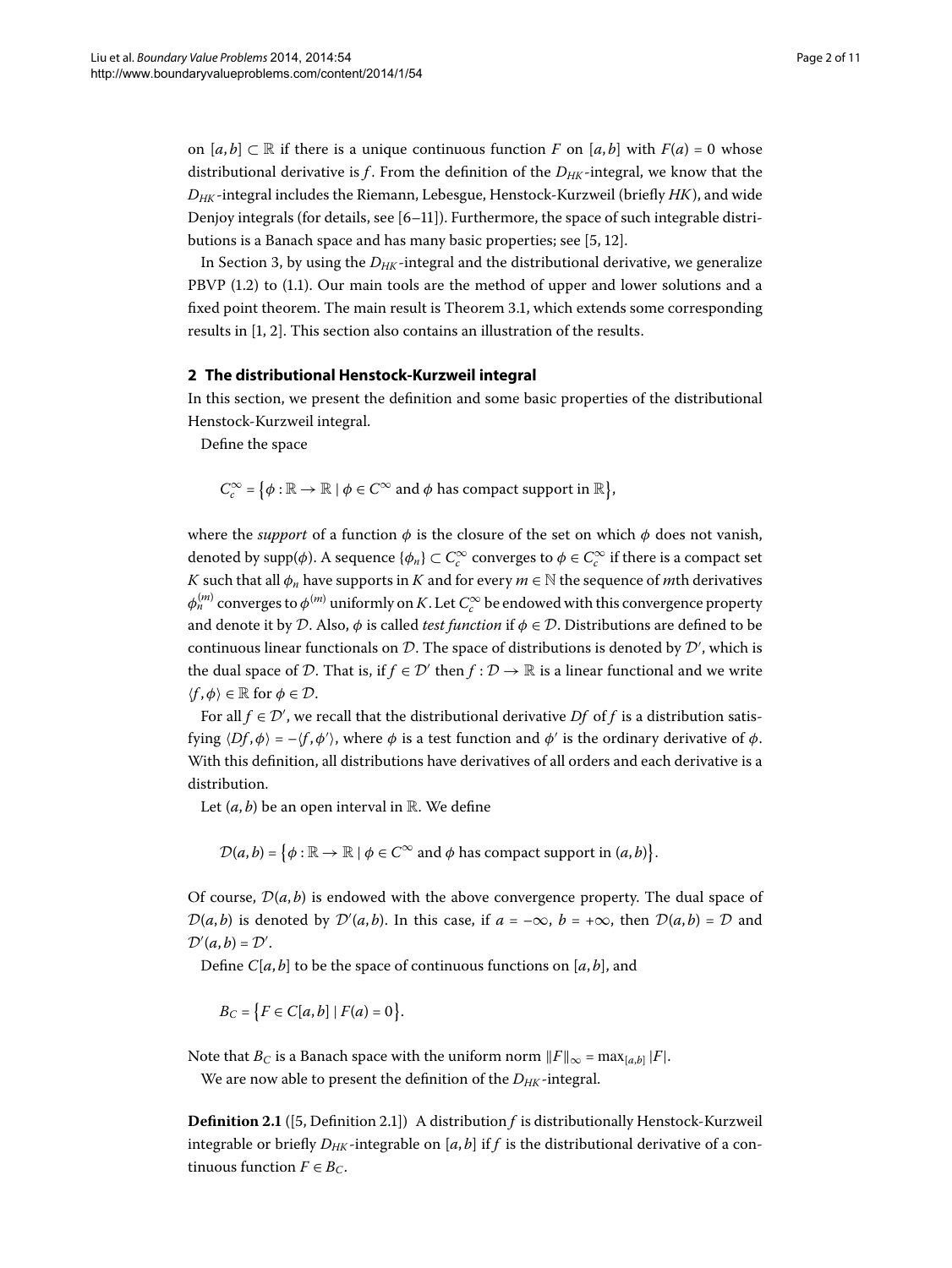The space of  $D_{HK}$ -integrable distributions is defined by

$$
D_{HK} = \{ f \in \mathcal{D}'(a,b) \mid f = DF \text{ for some } F \in B_C \}.
$$

With this definition, if  $f \in D_{HK}$  then, for all  $\phi \in \mathcal{D}(a, b)$ ,

$$
\langle f, \phi \rangle = \langle DF, \phi \rangle = -\langle F, \phi' \rangle = -\int_{a}^{b} F\phi'.
$$
 (2.1)

The second equality holds because *F* and  $\phi$  are continuous on  $(a, b)$  and  $\phi'$  has compact support in  $(a, b)$ . The integral in the last equality exists as a Riemann integral for the same reason.

For convenience, we write  $(D_{HK}) \int_a^b f = F(b)$ , where *F* is called the primitive of *f* and "(*D<sub>HK</sub>*)  $\int$ " denotes the *D<sub>HK</sub>*-integral. As usual, if  $F \in C[a, b]$  and  $(D_{HK}) \int_a^b f = F(b) - F(a)$ , then the function *F* is a primitive of *f*. Notice that if  $f \in D_{HK}$  then *f* has many primitives in *C*[ $a$ , $b$ ], all differing by a constant, but  $f$  has exactly one primitive in  $B_C$ .

<span id="page-2-0"></span>**Remark 2.1** Integrals defined in the same way have also been proposed in other papers. For example, Ang *et al.* [[\]](#page-10-7) defined it in the plane and called it the *G*-integral, and Talvila [9[\]](#page-10-8) defined the  $A_C$ -integral on the extended real line. In that case of integration over onedimensional interval, these two integrals coincide.

The following result is known as the fundamental theorem of calculus.

#### **Lemma 2.1** ([\[](#page-10-8)9, Theorem 4])

- <span id="page-2-1"></span>(a) Let  $f \in D_{HK}$  and  $F(t) = (D_{HK}) \int_a^t f$ . Then  $F \in B_C$  and  $DF = f$ .
- (b) *Let*  $F \in C[a, b]$ . *Then*  $(D_{HK}) \int_a^t DF = F(t) F(a)$  for all  $t \in [a, b]$ .

For  $u, v \in C[a, b]$ , we say that  $u \le v$  if and only if  $u(t) \le v(t)$  for all  $t \in [a, b]$ . Similarly, for  $f$ ,  $g \in D_{HK}$ , we say that  $f \preceq g$  if and only if

$$
(D_{HK}) \int_I f \le (D_{HK}) \int_I g \quad \text{for all } I \subset [a, b]. \tag{2.2}
$$

The following lemma will be needed later.

**Lemma 2.2** ([13, Corollary 1]) *If*  $f_1, f_2, f_3 \in \mathcal{D}'(a, b)$ ,  $f_1 \le f_2 \le f_3$ , and if  $f_1$  and  $f_3$  are  $D_{HK}$ *integrable, then*  $f_2$  *is also*  $D_{HK}$ *-integrable.* 

Let *f* ∈ *D<sub>HK</sub>*, *F* ∈ *B<sub>C</sub>* with *DF* = *f*. Then, under the *Alexiewicz* norm

$$
||f|| = ||F||_{\infty} = \max_{[a,b]} |F|,
$$

 $D_{HK}$  is a Banach space (see [9, Theorem 2]).

We say that a sequence  $\{f_n\} \subset D_{HK}$  converges strongly to  $f \in D_{HK}$  (or  $f_n \to f$  in  $D_{HK}$ ) if  $||f_n - f||$  → 0 as  $n \to \infty$ . The following two convergence theorems hold.

**Lemma 2.3** ([13[,](#page-10-7) Corollary 4, monotone convergence theorem]) *Let*  $\{f_n\}_{n=0}^\infty$  *be a sequence in D<sub>HK</sub>* such that  $f_0 \preceq f_1 \preceq \cdots \preceq f_n \preceq \cdots$  , and that  $A = \lim_{n \to \infty} (D_{HK}) \int_a^b f_n$ . Then  $f_n \to f$  in  $D_{HK}$  and  $(D_{HK}) \int_a^b f = A$ .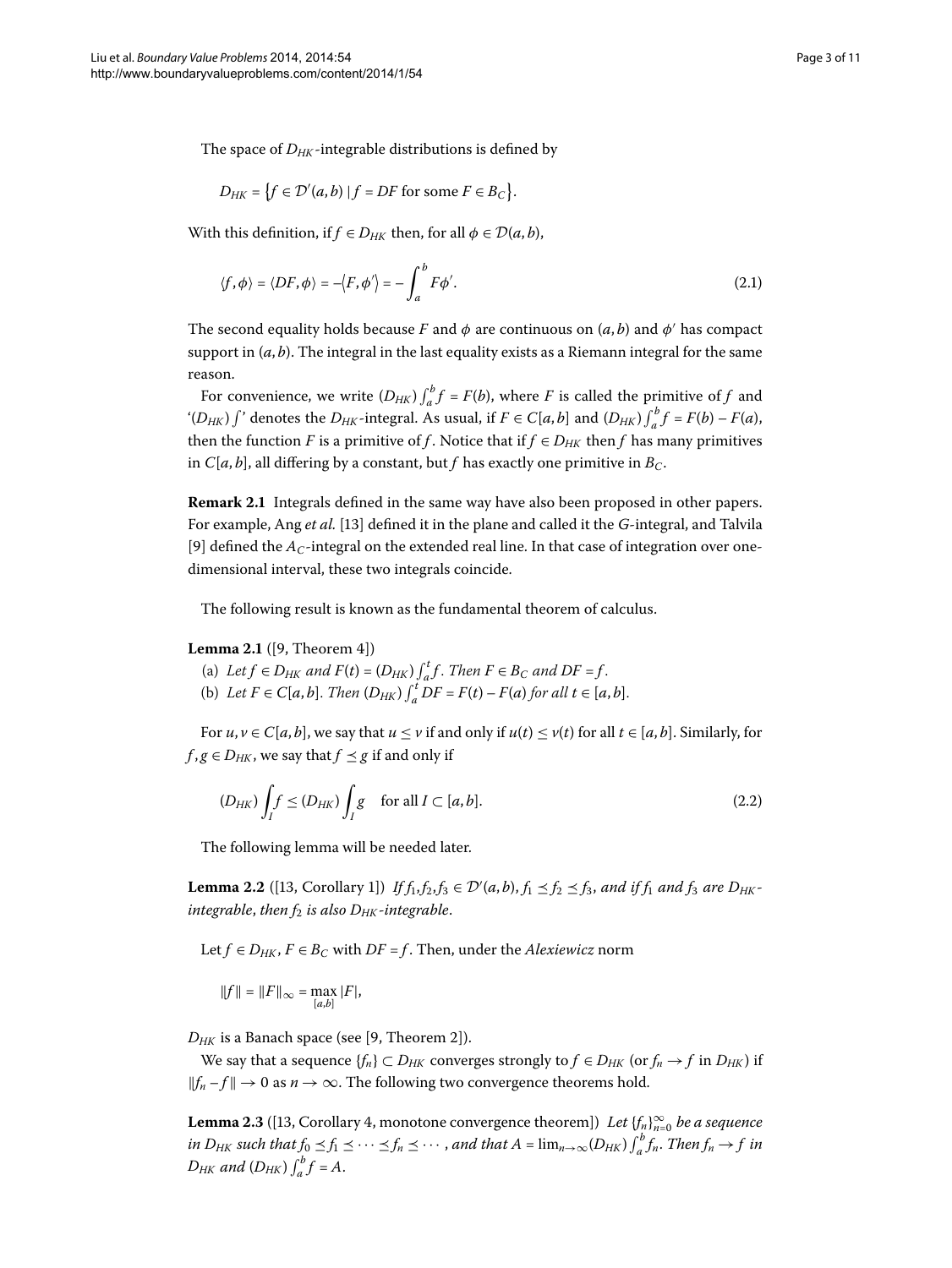**Lemma 2.4** ([13, Corollary 5, dominated convergence theorem]) *Let*  $\{f_n\}_{n=0}^\infty$  *be a sequence* in  $D_{HK}$  such that  $f_n \to f$  in  $\mathcal{D}'$ . Suppose that there exist  $f_-, f_+ \in D_{HK}$  satisfying  $f_- \preceq f_n \preceq f_+ ,$ *∀n* ∈ *N*. *Then*  $f$  ∈  $D_{HK}$  and  $\lim_{n\to\infty} (D_{HK}) \int_a^b f_n = (D_{HK}) \int_a^b f$ .

<span id="page-3-1"></span>If  $g : [a, b] \to \mathbb{R}$ , its variation is  $Vg = \sup \sum_{n} |g(t_n) - g(s_n)|$ , where the supremum is taken over every sequence  $\{(t_n, s_n)\}$  of disjoint intervals in [a, b]. If  $Vg < \infty$  then g is called a function with bounded variation. Denote the set of functions with bounded variation by BV. As it is known that the dual space of  $D_{HK}$  is BV (see details in [9]), we have the next result.

**Lemma 2.5** ([9, Definition 6, integration by parts]) *Let*  $f \in D_{HK}$  *and*  $g \in BV$ . *Define* fg = *DH*, where  $H(t) = F(t)g(t) - \int_a^t F dg$ . Then  $fg \in D_{HK}$  and

$$
(D_{HK})\int_a^b fg = F(b)g(b) - (D_{HK})\int_a^b F dg.
$$

Denote by *L* the space of Lebesgue integrable functions and by  $\|\cdot\|_L$  the norm on *L*.

**Definition 2.2** Let *f* ∈ *D<sub>HK</sub>* and *g* ∈ *L*. Let {*g<sub>n</sub>*} ⊂ *BV* such that  $||g_n - g||_L \to 0$ . Define *fg* as the unique element in  $D_{HK}$  such that  $||fg_n - fg|| \to 0$ .

This definition, which is modified from [\[](#page-10-9)10, Definition 5], makes sense since  $\mathcal{BV}$  is dense in *L*. Moreover, the next statement holds.

<span id="page-3-0"></span>**Lemma 2.6** ([5[,](#page-10-2) Lemma 2.7]) Let f, g be the distributional derivatives of F, G, respectively, *where*  $F, G \in C[a, b]$ . *Then* 

$$
D(FG) = fG + Fg. \tag{2.3}
$$

### **3 Periodic boundary value problems**

In this section, we shall study the first-order periodic boundary value problem

$$
Dx = f(t) + h(t, x), \qquad x(0) = x(T), \tag{3.1}
$$

where *Dx* denotes the distributional derivative of  $x \in C[0, T]$ ,  $h : [0, T] \times C[0, T] \rightarrow$  $C[0,T]$  and *f* is a distribution on [0, *T*]. Throughout this section, we denote by  $D_{HK}$  (respectively, *HK*, *L*) the space of  $D_{HK}$  (respectively, *HK*, Lebesgue)-integrable functions and by '(∗)  $\int$ ' the ∗-integral.

For convenience, let us list the following assumptions on the functions *f* and *h*.

(D<sub>1</sub>) There exist  $y, z \in C[0, T]$ ,  $c_y, c_z \in D_{HK}$  such that  $y \leq z$  and

$$
Dy \leq f + h(\cdot, y) - c_y
$$
 and  $Dz \geq f + h(\cdot, z) + c_z$  on [0, T],

and there is  $p \in HK$  such that  $p \ge 0$  on  $[0, T]$ ,  $P(T) \ne 0$  holds for the function

$$
P(t) = (HK) \int_0^t p(s) \, ds,
$$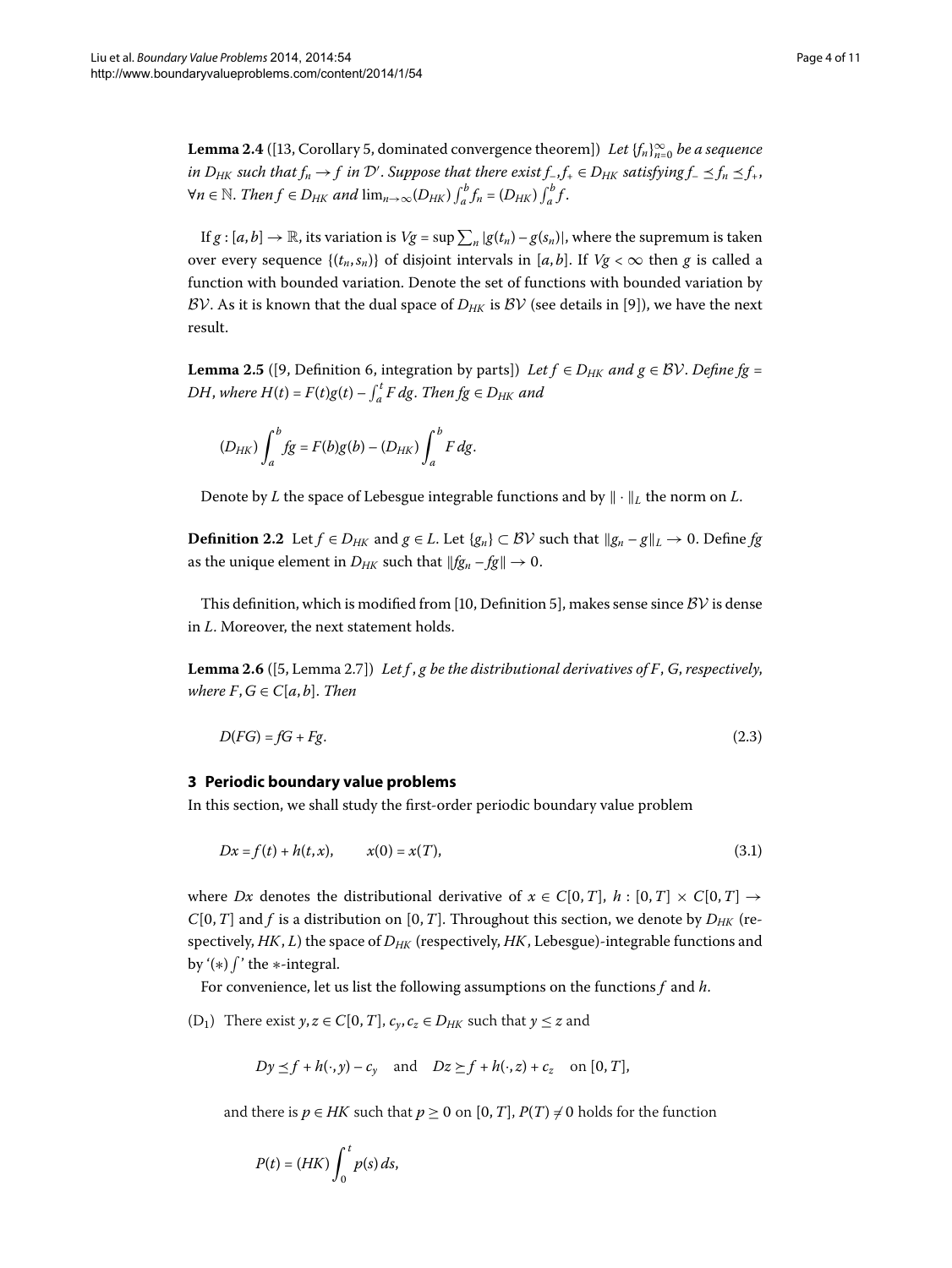and the inequalities

$$
y(0) - y(T) \le (D_{HK}) \int_t^T e^{P(s) - P(T)} c_y(s) ds + (D_{HK}) \int_0^t e^{P(s)} c_y(s) ds
$$

and

$$
z(T) - z(0) \le (D_{HK}) \int_t^T e^{P(s) - P(T)} c_z(s) ds + (D_{HK}) \int_0^t e^{P(s)} c_z(s) ds
$$

are true for  $t \in [0, T]$ .

- <span id="page-4-0"></span>(D<sub>2</sub>)  $h(\cdot, x(\cdot))$  is Lebesgue integrable for every fixed  $x \in [y, z]$ , and the distribution *f* is  $D_{HK}$ integrable on  $[0, T]$ .
- (D<sub>3</sub>)  $h(t, x) + p(t)x$  is nondecreasing in  $x \in [y, z]$  for all  $t \in [0, T]$ .

We recall that  $[y, z] := \{x \in C[0, T] \mid y(t) \leq x(t) \leq z(t) \text{ for all } t \in [0, T] \}.$ 

Before coming to the main results in this paper, we give a result following from Lemma 2[.](#page-2-0)1, that is, PBVP  $(1.1)$  can be converted to an integral equation.

**Lemma 3[.](#page-0-1)1** Let f and h satisfy  $(D_2)$ . A function  $x : [0, T] \rightarrow \mathbb{R}$  is a solution of PBVP (1.1) *on*  $[0, T]$  *if and only if the equality* 

$$
x(t) = e^{-\hat{P}(t)}(D_{HK}) \int_0^t e^{\hat{P}(s)}(f(s) + h(s, x(s)) + \hat{p}(s)x(s)) ds
$$
  
+ 
$$
\frac{e^{-\hat{P}(t)}}{e^{\hat{P}(T)} - 1}(D_{HK}) \int_0^T e^{\hat{P}(s)}(f(s) + h(s, x(s)) + \hat{p}(s)x(s)) ds
$$
(3.2)

*is true for any*  $\hat{p} \in HK$  *such that*  $\hat{p} > 0$  *on* [0, *T*] *and* 

$$
(HK)\int_0^T \hat{p}(s)\,ds\neq 0.
$$

**Remark 3.1** In view of Lemma 2.5, the result  $e^{P(t)} \in BV$  on  $[0, T]$  implies that  $e^{P(t)}(f(t))$  +  $h(s, x(s)) + \hat{p}(s)x(s)$  is  $D_{HK}$ -integrable on [0, T], because  $f(t) + h(s, x(s)) + \hat{p}(s)x(s)$  is  $D_{HK}$ integrable on [0, *T*] for all  $x \in [y, z]$ .

As a matter of fact, the proof of Lemma 3[.](#page-4-0)1 follows exactly the lines of  $[5,$  $[5,$  Lemma 3.1], so we omit it here.

<span id="page-4-1"></span>In what follows we recall a fixed point theorem for increasing mappings, which is an important tool for proving the existence theorem.

Let *E* be an ordered Banach space, *K* be a nonempty subset of *E*. The mapping  $A: K \to E$ is *increasing* if and only if  $Ax \le Ay$ , whenever  $x, y \in K$  and  $x \le y$ .

**Lemma 3.2** ([\[](#page-10-10)14, Theorem 3.1.3]) *Let*  $y_0, z_0 \in E$  *with*  $y_0 < z_0$  *and*  $A : [y_0, z_0] \to E$  *be an increasing mapping satisfying*  $y_0 \leq Ay_0$ ,  $Az_0 \leq z_0$ . If  $A[y_0, z_0]$  *is relatively compact, then* A *has a maximal fixed point x*<sup>∗</sup> *and a minimal fixed point x*<sup>∗</sup> *in* [*y*, *z*]. *Moreover*,

<span id="page-4-2"></span>
$$
x_* = \lim_{n \to \infty} y_n, \qquad x^* = \lim_{n \to \infty} z_n,
$$
\n(3.3)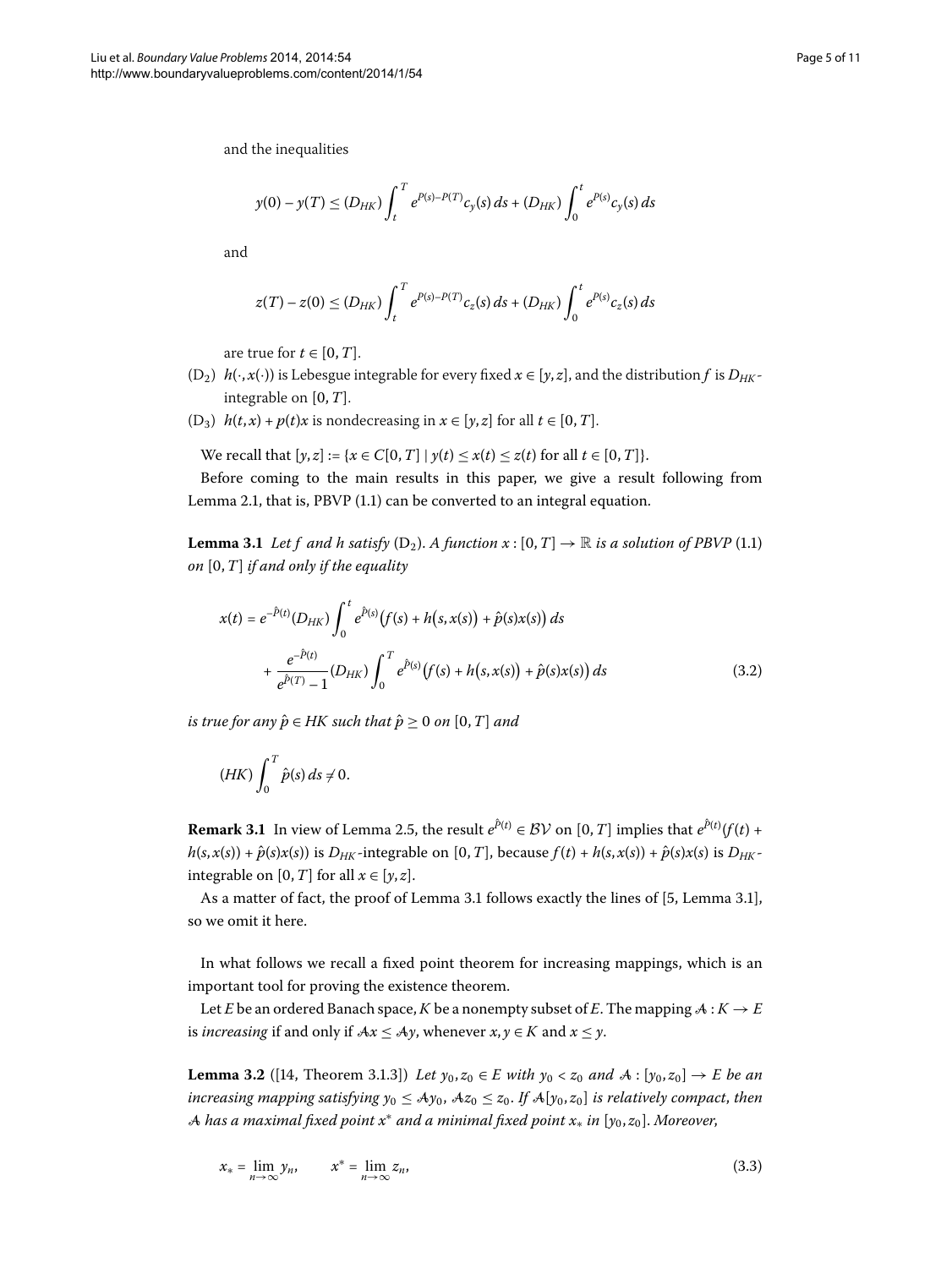<span id="page-5-0"></span>where 
$$
y_n = Ay_{n-1}
$$
 and  $z_n = Az_{n-1}$  ( $n = 1, 2, 3, ...$ ),

<span id="page-5-7"></span><span id="page-5-2"></span>
$$
y_0 \leq y_1 \leq \cdots \leq y_n \leq \cdots \leq x_* \leq x^* \leq \cdots \leq z_n \leq \cdots \leq z_1 \leq z_0. \tag{3.4}
$$

We are now ready to give the main results.

**Theorem 3[.](#page-0-1)1** Let the functions f and h in (1.1) satisfy the assumptions  $(D_1)$ - $(D_3)$ . Then the *extremal solutions of PBVP* (1.1) *exist in the ordering interval*  $[y, z]$ *.* 

*Proof* Let

$$
g(t,x) = h(t,x) + p(t)x, \quad t \in [0,T], x \in [y,z],
$$
\n(3.5)

<span id="page-5-1"></span>where  $p(t)$  is given in (D<sub>1</sub>). Then the hypotheses (D<sub>1</sub>)-(D<sub>3</sub>) imply, for all  $x \in [y, z]$ , that  $g(\cdot, x(\cdot))$  is Lebesgue integrable and

$$
Dy + c_y + py \le f + g(\cdot, x) \le Dz - c_z + pz \quad \text{on } [0, T].
$$
 (3.6)

Define a mapping  $\mathcal A$  on  $[y, z]$  by

<span id="page-5-3"></span>
$$
\mathcal{A}\mathbf{x}(t) = e^{-P(t)}(D_{HK}) \int_0^t e^{P(s)}(f(s) + g(s, \mathbf{x}(s))) ds + \frac{e^{-P(t)}}{e^{P(T)} - 1} (D_{HK}) \int_0^T e^{P(s)}(f(s) + g(s, \mathbf{x}(s))) ds, \quad t \in [0, T].
$$
 (3.7)

It follows from (3[.](#page-5-1)7) that, for each  $x \in [y, z]$ ,

<span id="page-5-4"></span>
$$
D(Ax) = f + g(\cdot, x) - pAx \quad \text{on } [0, T],
$$
  

$$
Ax(0) = Ax(T).
$$
 (3.8)

Let  $w = Ay - y$ . Then, by (D<sub>1</sub>), (3.5) and (3.8), the inequalities

<span id="page-5-6"></span><span id="page-5-5"></span>
$$
Dw + pw \geq c_y \tag{3.9}
$$

and

$$
w(T) - w(0) \le (D_{HK}) \int_{t}^{T} e^{P(s) - P(T)} c_{y}(s) ds + (D_{HK}) \int_{0}^{t} e^{P(s)} c_{y}(s) ds, \quad t \in [0, T]
$$
 (3.10)

hold[.](#page-5-4) It follows from (3.9) that

$$
e^{P(t)}w(t) \ge w(0) + (D_{HK}) \int_0^t e^{P(s)} c_y(s) ds, \quad t \in [0, T].
$$
\n(3.11)

Inequalities (3[.](#page-5-5)10) and (3.11) imply, for each  $t \in [0, T]$ , that

$$
w(0) + (D_{HK}) \int_0^t e^{P(s)} c_y(s) ds \ge w(T) - (D_{HK}) \int_t^T e^{P(s) - P(T)} c_y(s) ds
$$
  

$$
\ge e^{-P(T)} w(0) + (D_{HK}) \int_0^t e^{P(s) - P(T)} c_y(s) ds.
$$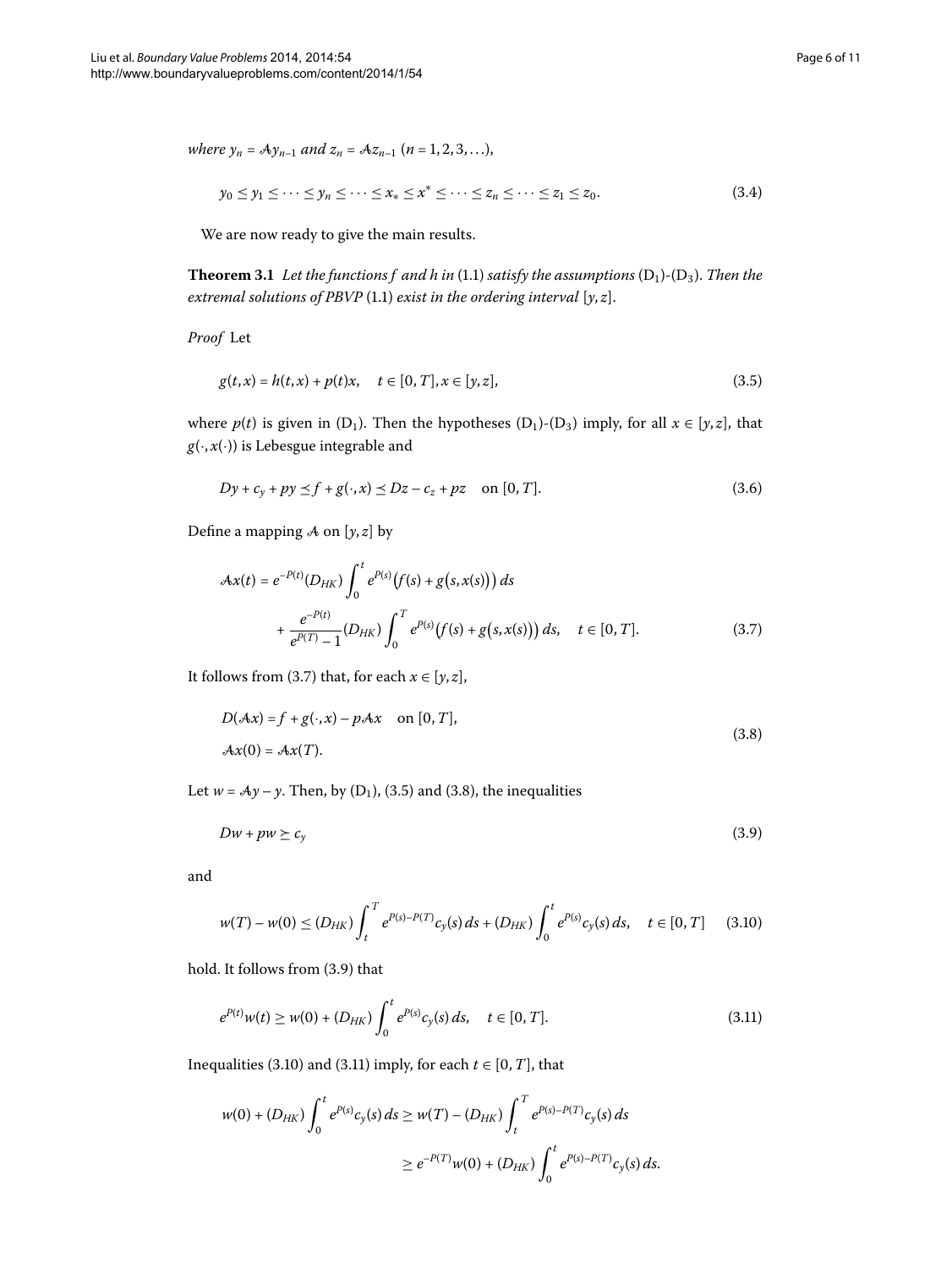This result implies

<span id="page-6-0"></span>
$$
w(0) + (D_{HK}) \int_0^t e^{P(s)} c_y(s) ds \ge 0, \quad t \in [0, T].
$$
\n(3.12)

In view of (3[.](#page-6-0)11) and (3.12), we then have  $w = Ay - y \ge 0$ , *i.e.*,  $y \le Ay$ . We can similarly verify that  $Az \leq z$ .

It follows from (D<sub>3</sub>) and (3.5) that  $g(t, \cdot)$  is nondecreasing on [y, *z*] for all  $t \in [0, T]$ . Moreover,  $Ax \in C[0, T]$  for each  $x \in [y, z]$ , whence (3[.](#page-5-1)7) defines a nondecreasing mapping  $\mathcal{A}: [\mathcal{Y}, \mathcal{Z}] \rightarrow [\mathcal{Y}, \mathcal{Z}].$ 

We now only need to prove that  $A[y, z]$  is relatively compact.

The properties of A imply that

<span id="page-6-1"></span>
$$
y(t) \leq Ax(t) \leq z(t), \quad x \in [y, z], t \in [0, T].
$$

<span id="page-6-2"></span>Since  $y, z \in C[0, T]$  are bounded, there exists  $N > 0$  such that

$$
\left|\mathcal{A}\mathbf{x}(t)\right| < N, \quad \mathbf{x} \in [y, z], t \in [0, T].\tag{3.13}
$$

This implies that  $A[y, z]$  is uniformly bounded.

Let  $t_1, t_2 \in [0, T]$ . Then, by (3.7), for each  $x \in [y, z]$ ,

<span id="page-6-3"></span>
$$
\mathcal{A}\mathbf{x}(t_1) - \mathcal{A}\mathbf{x}(t_2) = e^{-P(t_1)}(D_{HK}) \int_{t_2}^{t_1} e^{P(s)}(f(s) + g(s, \mathbf{x}(s))) ds
$$
  
+ 
$$
(e^{P(t_2) - P(t_1)} - 1) \mathcal{A}\mathbf{x}(t_2).
$$
 (3.14)

Since  $p \in HK$  and  $p(t) \ge 0$  on  $[0, T]$ ,  $P(t) = (HK) \int_0^t p(s) ds$  is continuous and so it is uniformly continuous on [0, *T*]. Then, for any  $\varepsilon > 0$ , there exists  $\delta > 0$  such that

<span id="page-6-4"></span>
$$
\left|e^{P(t_2)-P(t_1)}-1\right| \leq \varepsilon, \quad \text{whenever } t_1, t_2 \in [0, T] \text{ and } |t_2 - t_1| \leq \delta. \tag{3.15}
$$

Moreover, the continuity of  $e^{P(t)}$  on [0, *T*] implies that there exists *M* > 0 such that

$$
\frac{1}{M} < e^{P(t)} < M, \quad t \in [0, T].\tag{3.16}
$$

On the other hand, the monotonicity of  $g(t, \cdot)$  on [y, *z*] for all  $t \in [0, T]$  and (2.2) implies that

$$
(D_{HK}) \int_{t_2}^{t_1} e^{P(s)}(f(s) + g(s, y(s))) ds \le (D_{HK}) \int_{t_2}^{t_1} e^{P(s)}(f(s) + g(s, x(s))) ds
$$
  

$$
\le (D_{HK}) \int_{t_2}^{t_1} e^{P(s)}(f(s) + g(s, z(s))) ds.
$$

This result,  $(3.13)$  $(3.13)$  $(3.13)$ ,  $(3.14)$ ,  $(3.15)$  and  $(3.16)$  imply that

$$
\begin{aligned} \left| Ax(t_1) - Ax(t_2) \right| \\ &\leq M \left| \left( D_{HK} \right) \int_{t_2}^{t_1} e^{P(s)} \big( f(s) + g(s, x(s)) \big) \, ds \right| + N \varepsilon \end{aligned}
$$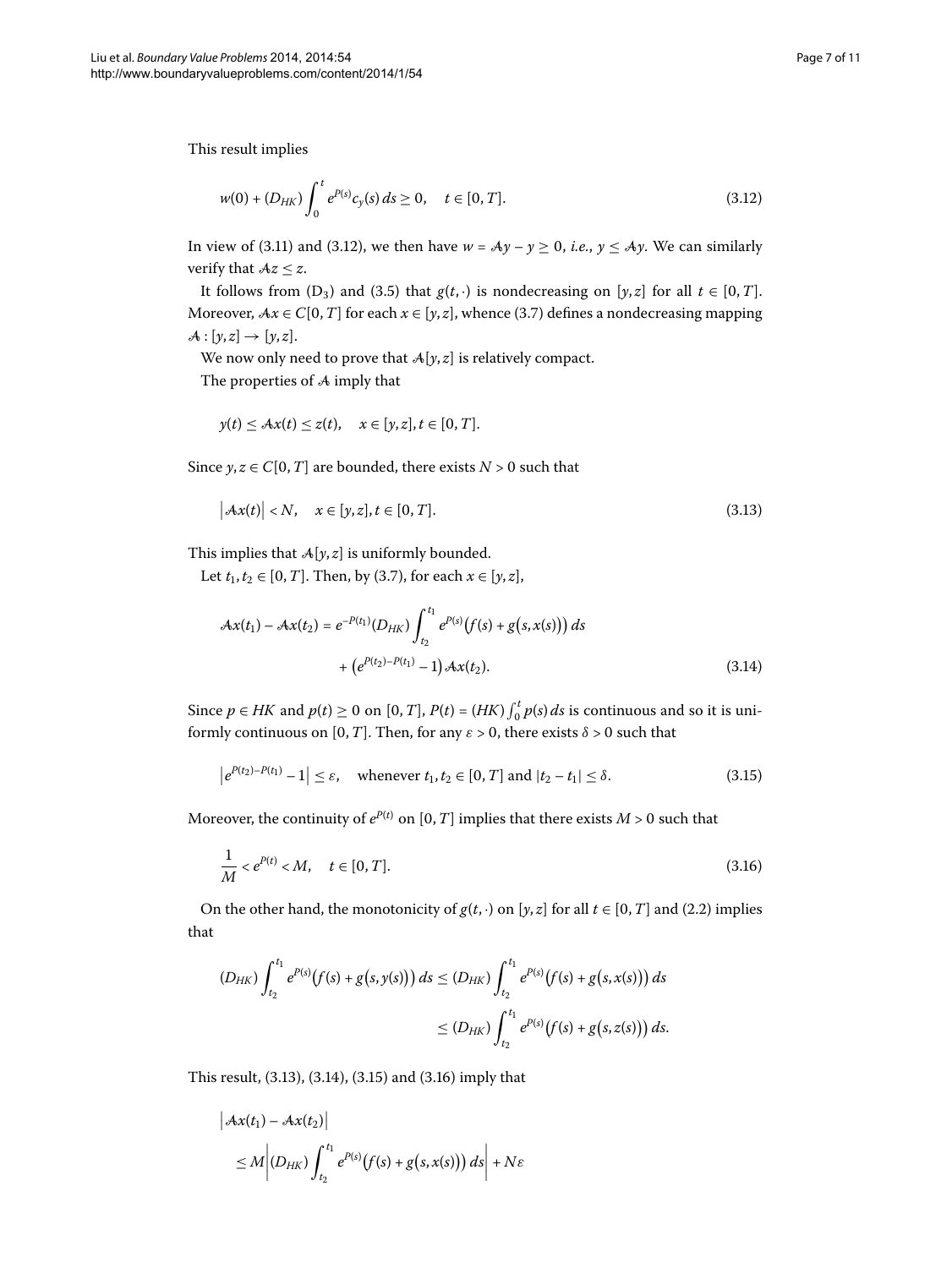<span id="page-7-0"></span>
$$
\leq M\left(\left|(D_{HK})\int_{t_2}^{t_1}e^{P(s)}\big(f(s)+g(s,y(s))\big)\,ds\right| + \left|(D_{HK})\int_{t_2}^{t_1}e^{P(s)}\big(f(s)+g(s,z(s))\big)\,ds\right|\right) + N\varepsilon.
$$
\n(3.17)

Since  $e^{P(t)}(f(t) + g(t,y(t)))$  and  $e^{P(t)}(f(t) + g(t,z(t)))$  are  $D_{HK}$ -integrable on [0, T], the primitives of them are continuous and so they are uniformly continuous on  $[0, T]$ . Hence, by inequality (3.17),  $\mathcal{A}[y, z]$  is equiuniformly continuous on [0, *T*] for all  $x \in [y, z]$ . In view of the Ascoli-Arzelà theorem,  $\mathcal{A}[\gamma, z]$  is relatively compact. Thus,  $\mathcal A$  satisfies the hypotheses of Lemma 3.2, whence A has the minimal fixed point  $x^*$  and the maximal fixed point  $x^*$ . From the definitions of *g* and A and Lemma 3[.](#page-4-0)1 it follows that  $x_*$  and  $x^*$  are also solutions of PBVP (1.1) in  $[y, z]$ . Moreover, (3.3) and (3.4) hold with  $y_0$ ,  $z_0$  replaced by  $y$ ,  $z$ .

If *x* is any solution of PBVP (1[.](#page-0-1)1) in [ $y$ , *z*], then it is, by Lemma 3.1, a fixed point of A, whence  $x_* \le x \le x^*$ [.](#page-0-1) Thus  $x_*$  and  $x^*$  are the minimal and maximal solutions of PBVP (1.1) in  $[y, z]$ , respectively.

**Remark 3.2** Let  $p(t) \equiv M$ ,  $c_y = Mr_y$  and  $c_z = Mr_z$ , where *M* is a positive constant,  $r_y =$  $(y(0) - y(T)) \frac{e^{P(T)}}{e^{P(T)} - 1} \neq 0$  and  $r_z = (z(T) - z(0)) \frac{e^{P(T)}}{e^{P(T)} - 1} \neq 0$ . Then  $(D_1)$  is reduced to

 $(D'_1)$  There exist  $y, z \in C[0, T]$ ,  $y \le z$ , such that  $Dy \le f + h(\cdot, y) - Mr_y$ ,  $Dz \ge f + h(\cdot, z) + Mr_z$ on  $[0, T]$ ,  $y(0) > y(T)$  and  $z(0) < z(T)$ .

If  $c_v = c_z = 0$  in  $(D_1)$ , then we obtain

<span id="page-7-4"></span> $(D''_1)$  There exist  $y, z \in C[0, T]$ ,  $y \le z$ , such that  $Dy \le f + h(\cdot, y)$  and  $Dz \ge f + h(\cdot, z)$  on  $[0, T]$ ,  $y(0) \leq y(T)$  and  $z(0) \geq z(T)$ .

Further, the *DHK* -integral includes the Lebesgue integral, and the distributional derivative contains the ordinary derivative[.](#page-5-0) Thus, we can see that Theorem 3.1 is a proper general-ization of [\[](#page-10-6)2, Theorem 2.1] if  $f \equiv 0$  on [0, *T*].

**Corollary 3.1** Given a function g, assume that  $g(t, \cdot)$  is nondecreasing on  $C[0, T]$  for all  $t \in [0, T]$ ,  $g(\cdot, x(\cdot))$  *is Lebesgue integrable on* [0, *T*] *for every fixed*  $x \in C[0, T]$ *, and there exist*  $g_+ \in D_{HK}$  *such that, for all*  $x \in C[0, T]$ ,

<span id="page-7-2"></span><span id="page-7-1"></span>
$$
g_{-} \preceq g(\cdot, x) \preceq g_{+} \quad on \ [0, T]. \tag{3.18}
$$

*If*  $p \in HK$  on  $[0, T]$ ,  $p(t) \ge 0$  with  $P(t) = (HK) \int_0^t p(s) ds$  nonzero at  $t = T$  and  $f$  is a distri*bution on*  $[0, T]$ *, then the PBVP* 

<span id="page-7-3"></span>
$$
Dx + p(t)x = f(t) + g(t, x), \qquad x(0) = x(T)
$$
\n(3.19)

*has the extremal solutions*.

*Proof* Let *y* be a solution of the PBVP

$$
Dy + p(t)y = f + g_-, \qquad y(0) = y(T) \tag{3.20}
$$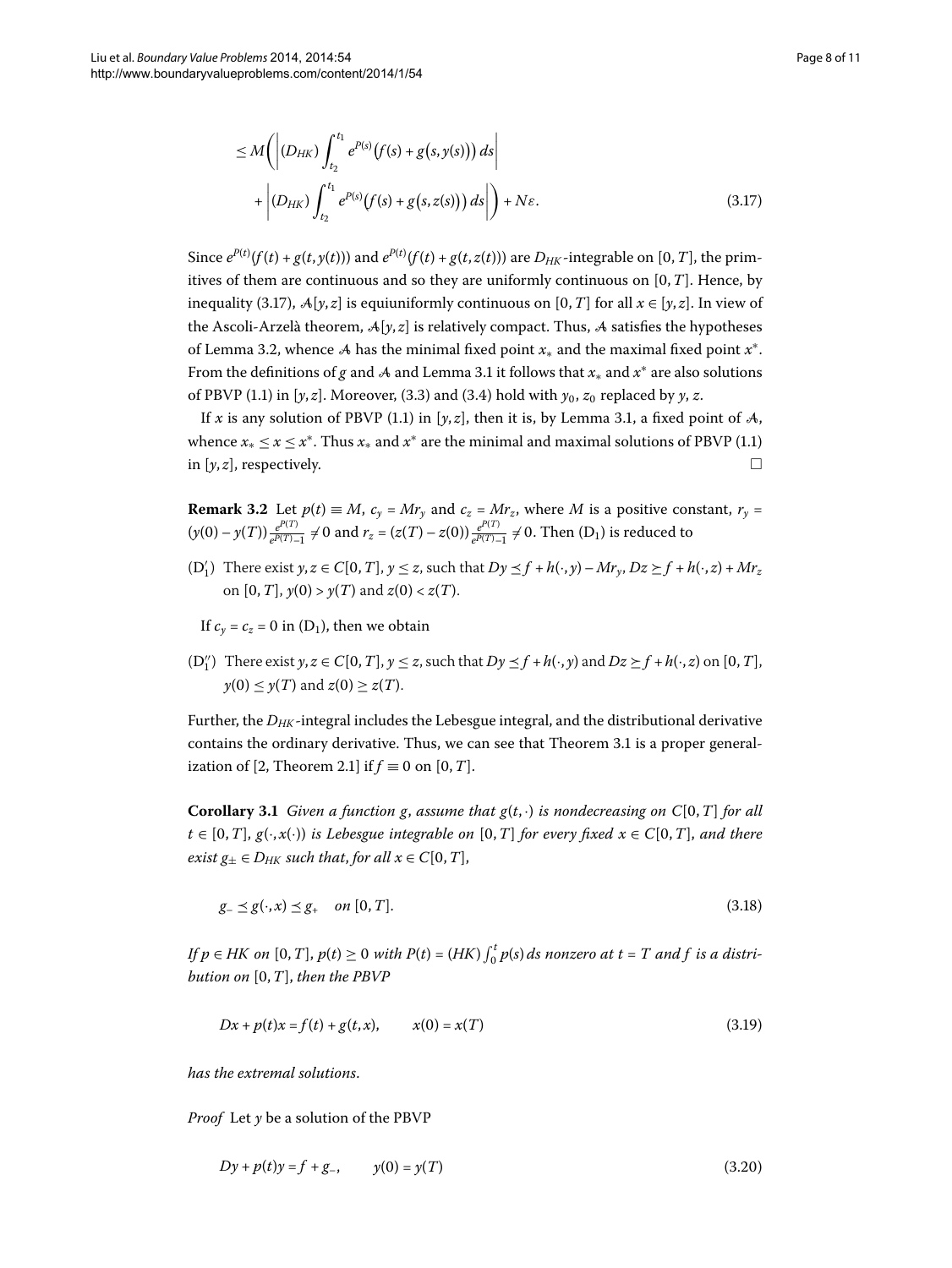and *z* a solution of the PBVP

<span id="page-8-0"></span>
$$
Dz + p(t)z = f + g_+, \qquad z(0) = z(T). \tag{3.21}
$$

According to Lemma 3[.](#page-4-0)1, it is easy to see that  $\gamma$ ,  $z$  are unique.

By choosing  $h(t, x) = g(t, x) - p(t)x$ ,  $t \in [0, T]$ ,  $x \in C[0, T]$ , we have that the following two inequalities

$$
Dy \leq f + h(\cdot, y), \qquad Dz \geq f + h(\cdot, z)
$$

hold if *y*, *z* are given as above. Thus, the conditions  $(D_1)$ - $(D_3)$  are satisfied and, by Theorem 3.1, PBVP (3.19) has the extremal solutions  $x_*$  and  $x^*$  in [ $y, z$ ]. Moreover, if  $x$  is any solution of PBVP (3[.](#page-4-0)19), it follows from Lemma 3.1 that for each  $t \in [0, T]$ ,

<span id="page-8-1"></span>
$$
x(t) = e^{-P(t)}(D_{HK}) \int_0^t e^{P(s)}(f(s) + g(s, x(s))) ds
$$
  
+ 
$$
\frac{e^{-P(t)}}{e^{P(T)} - 1} (D_{HK}) \int_0^T e^{P(s)}(f(s) + g(s, x(s))) ds.
$$

This result,  $(3.18)$  $(3.18)$  $(3.18)$ ,  $(3.20)$  and  $(3.21)$  imply that each solution of PBVP  $(3.19)$  belongs to [ $y$ , $z$ ], whence  $x_*$  and  $x^*$  are the minimal and maximal solutions of PBVP (3.19).  $\Box$ 

We now give an example to illustrate the main results.

**Example 3.1** Consider the PBVP given by

<span id="page-8-2"></span>
$$
Dx + x = Dr + \arctan x, \qquad x(0) = x(2), \tag{3.22}
$$

where *Dr* is the distributional derivative of

$$
r(t) = \sum_{n=1}^{\infty} \frac{\sin n^2 \pi t}{n^2}.
$$
 (3.23)

Then PBVP (3[.](#page-8-1)22) has extremal solutions.

*Proof* PBVP (3[.](#page-7-1)22) can be regard as a PBVP of the form (3.19), where

$$
p(t) \equiv 1,
$$
  $f = Dr,$   $g(t, x) = \arctan x,$   $t \in [0, 2], x \in C[0, 2].$ 

It is easy to see that  $0 \le p(t) \in HK$  and  $(HK) \int_0^2 p(s) ds = 2 > 0$ . Choose  $g_{\pm}(t) = \pm \frac{\pi}{2}$ , then  $g_{\pm} \in D_{HK}$  and (3.18) holds. This result and  $g(t, \cdot)$  is nondecreasing imply that the hypothe-ses of Corollary 3[.](#page-7-4)1 are satisfied. The proof is therefore completed.  $\Box$ 

It is well known that the function  $r(t)$  in (3.23) given by Riemann and proved by Hardy [15[\]](#page-10-11) is continuous but pointwise differentiable nowhere on  $\mathbb R$ . Then[,](#page-10-2) by [5, Example 2.4], the distributional derivative *Dr* is neither *HK*-integrable nor Lebesgue integrable. Hence,  $[2,$  $[2,$  Theorem 2.1 is not applicable in this case, which implies that the main results in this paper are more general.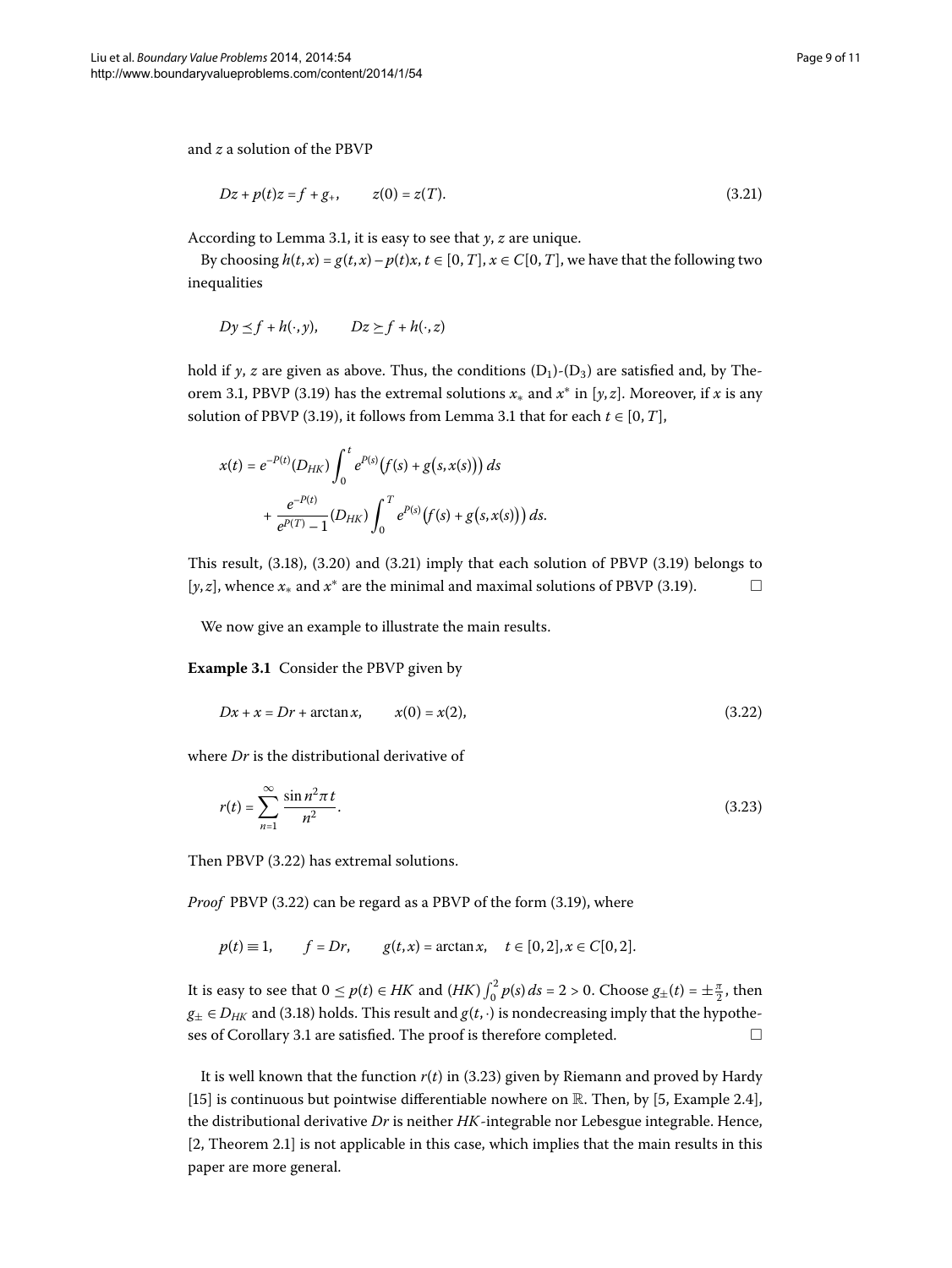The following result shows the dependence of the extremal solutions of PBVP  $(1.1)$  on  $f$ and *h*.

**Proposition .** *If the hypotheses of Theorem* [.](#page-5-0) *hold*, *then the extremal solutions of PBVP*  $(1.1)$  $(1.1)$  $(1.1)$  *in*  $[y, z]$  *are nondecreasing with respect to f and h.* 

*Proof* Let *f*,  $\hat{f}$ , *h* and  $\hat{h}$  satisfy, for all  $x \in C[0, T]$ ,

<span id="page-9-3"></span><span id="page-9-0"></span>
$$
f + h(\cdot, x) \preceq \hat{f} + \hat{h}(\cdot, x) \quad \text{on } [0, T]. \tag{3.24}
$$

<span id="page-9-2"></span>Assume that the hypotheses of Theorem 3[.](#page-5-0)1 hold for *f*, *h* and  $\hat{f}$ ,  $\hat{h}$  with the same fixed functions *y*, *z*, *c<sub>y</sub>*, *c<sub>z</sub>* and *p*[.](#page-0-1) Let  $x_*$  be the minimal solution of PBVP (1.1) in [*y*, *z*],  $\hat{x}_*$  the minimal solution of the PBVP

$$
Dx = \hat{f}(t) + \hat{h}(t, x), \qquad x(0) = x(T) \tag{3.25}
$$

in  $[y, z]$ [.](#page-4-0) Let  $A : [y, z] \rightarrow [y, z]$  be defined by (3.7), where *g* is given by (3.5). By Lemma 3.1, one has

<span id="page-9-1"></span>
$$
\hat{x}_{*}(t) = e^{-P(t)}(D_{HK}) \int_{0}^{t} e^{P(s)}(\hat{f}(s) + \hat{g}(s, \hat{x}_{*}(s))) ds \n+ \frac{e^{-P(t)}}{e^{P(T)} - 1} (D_{HK}) \int_{0}^{T} e^{P(s)}(\hat{f}(s) + \hat{g}(s, \hat{x}_{*}(s))) ds, \quad t \in [0, T],
$$
\n(3.26)

where

$$
\hat{g}(t,x) = \hat{h}(t,x) + p(t)x, \quad t \in [0,T], x \in [y,z].
$$
\n(3.27)

It follows from (3[.](#page-5-2)5), (3.24) and (3.27) that for all  $x \in [y, z]$ ,

$$
f+g(\cdot,x) \preceq \hat{f}+\hat{g}(\cdot,x)
$$
 on  $[0,T]$ ,

whence (3[.](#page-4-1)7) and (3.26) imply that  $A\hat{x}<sub>*</sub> \leq \hat{x}<sub>*</sub>$ , yet Lemma 3.2 holds with  $y_0 = y$ ,  $z_0 = \hat{x}<sub>*</sub>$ . Indeed, by (3.3),  $x_*$  is also the minimal fixed point of A in [ $y$ ,  $\hat{x}_*$ ]. This and (3.4) imply that  $x_* < \hat{x}_*.$ 

Similarly, it is easy to verify that *x*<sup>∗</sup> ≤ *x*ˆ<sup>∗</sup>, where *x*<sup>∗</sup> denotes the maximal solution of PBVP (1[.](#page-0-1)1) in  $[y, z]$  and  $\hat{x}^*$  is the maximal solution of PBVP (3.25) in  $[y, z]$ .

#### **Competing interests**

The authors declare that they have no competing interests.

#### **Authors' contributions**

WL wrote the first draft and TA and GY corrected and improved the final version. All authors read and approved the final draft.

#### **Acknowledgements**

The authors would like to express their heartfelt appreciations to the expert referees for their helpful comments and suggestions.

Received: 30 October 2013 Accepted: 24 February 2014 Published: 12 Mar 2014